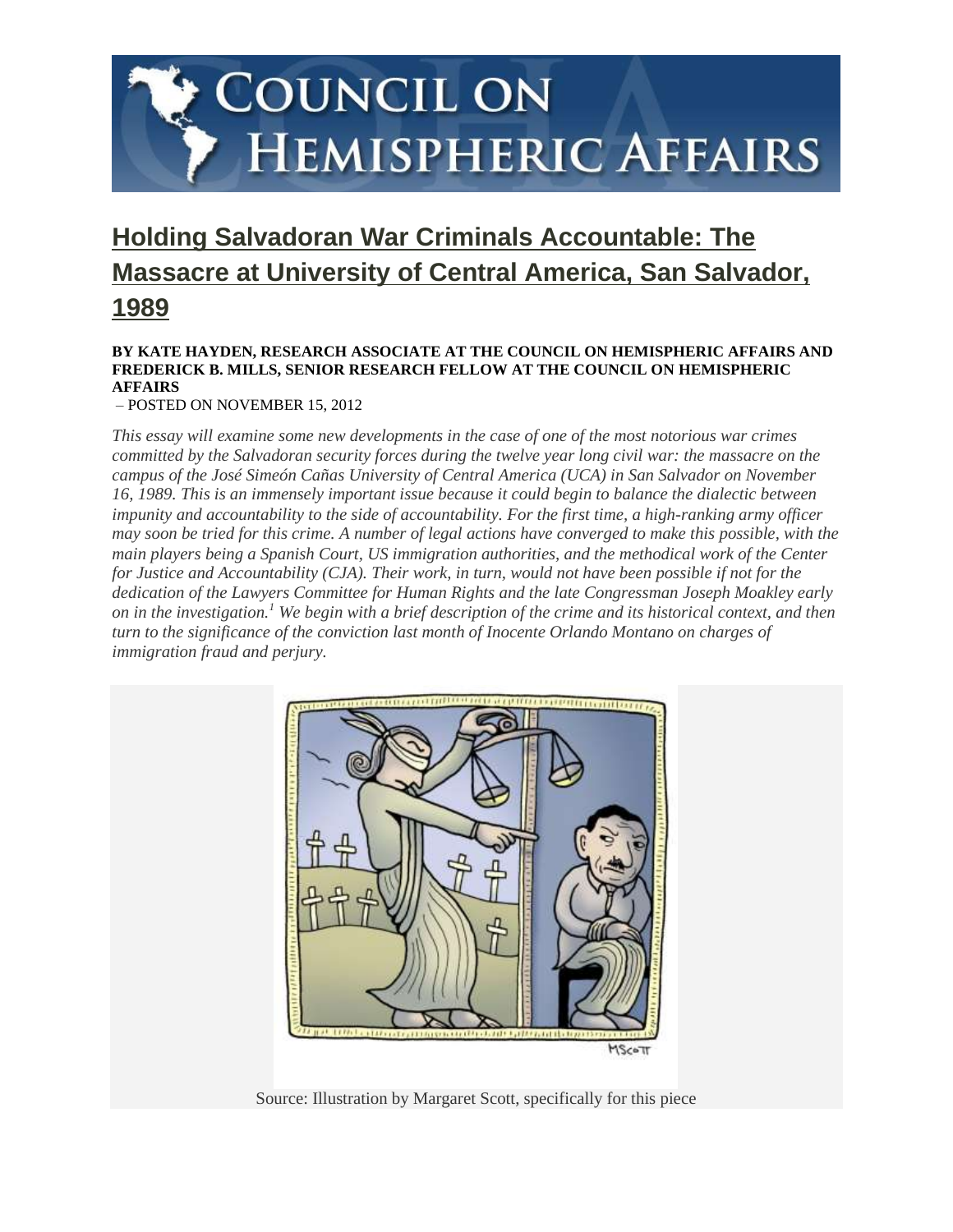#### **The Crime and the Context**

According to the findings of the UN-sponsored Commission on the Truth for El Salvador, $2$  on November 15, 1989, Chief of Staff of the Salvadoran Armed Forces Rene Emilio Ponce, with the collusion of Colonel Inocente Orlando Montano and other high ranking officers, gave orders to Colonel Guillermo Alfredo Benavides to kill the long time rector of the UCA, Father Ignacio Ellacuría and to leave no witnesses. The following day, a unit of the US trained Atalactl battalion entered the UCA and ordered Father Ellacuría and four other faculty members, also Jesuit priests, to lay face down in the courtyard. A sixth priest was found inside the residence and the housekeeper and her fifteen-year old daughter were discovered in a nearby room. The Truth Commission describes what happened next:

*The lieutenant in command, José Ricardo Espinoza Guerra, gave the order to kill the priests. Fathers Ellacuría, Martín-Baró and Montes were shot and killed by Private Oscar Mariano Amaya Grimaldi, Fathers López and Moreno by Deputy Sergeant Antonio Ramiro Avalos Vargas. Shortly afterwards, the soldiers, including Corporal Angel Pérez Vásquez, found Father Joaquín López y López inside the residence and killed him. Deputy Sergeant Tomás Zarpate Castill shot Julia Elva Ramos, who was working in the residence, and her 16-year-old daughter, Celina Mariceth Ramos. Private José Alberto Sierra Ascencio shot them again, finishing them off.<sup>3</sup>*

These cold-blooded murders were carried out by government forces in the course of an FMLN guerilla offensive that took the civil war to streets of San Salvador. As veteran commentator Peter Kornbluh points out, "Embarrassed by the strength of the insurgency, senior Salvadoran military officers decided to kill as many activists, labor leaders, and "subversive elements" as they could find...".<sup>4</sup> Why launch an assault on the UCA? The university was obviously not a military threat, having been surrounded by a security perimeter of about 300 soldiers days before the murders. Rather, it was the *mission and praxis* of the university that made it "subversive" to oligarchic interests and ideology.

Since its founding in 1965, the UCA has played a prominent intellectual role in the cultural, social, and political life of the country. The University's mission has been informed by a liberation theology motivated by a preferential option for the poor.

Father Ignacio Ellacuría, Rector of the UCA from 1979 until his death in 1989, was a renowned theologian and public intellectual; he wrote numerous articles on liberation theology and on the role of the university in the life of the country. In "The University, Human Rights and The Poor Majority," he states:

*The university will have to set as its ultimate overall objective the attainment by the poor majority both of living standards sufficient for meeting their basic needs in a decent manner and of the highest degree of participation in the decisions that affect their own fate and that of society as a whole.<sup>5</sup>*

As Hugh Lacey points out, practicing this *option for the poor* is not only a moral imperative, but opens a path to a deeper, more accurate understanding of social reality:

*A fundamental theme of liberation theology is that contact with the sufferings of the poor, and with the communal struggle to overcome those sufferings, provide the key to understanding social reality—a contact that is immediate, involved, expressive of compassion and solidarity, and critically articulated.<sup>6</sup>*

Ellacuría was well aware that the UCA's mission required praxis in the form of a university response to the human rights violations going on in the country at the time and that this, in itself, posed a risk of persecution. In 1982, as the counter-insurgency intensified, Ellacuría wrote: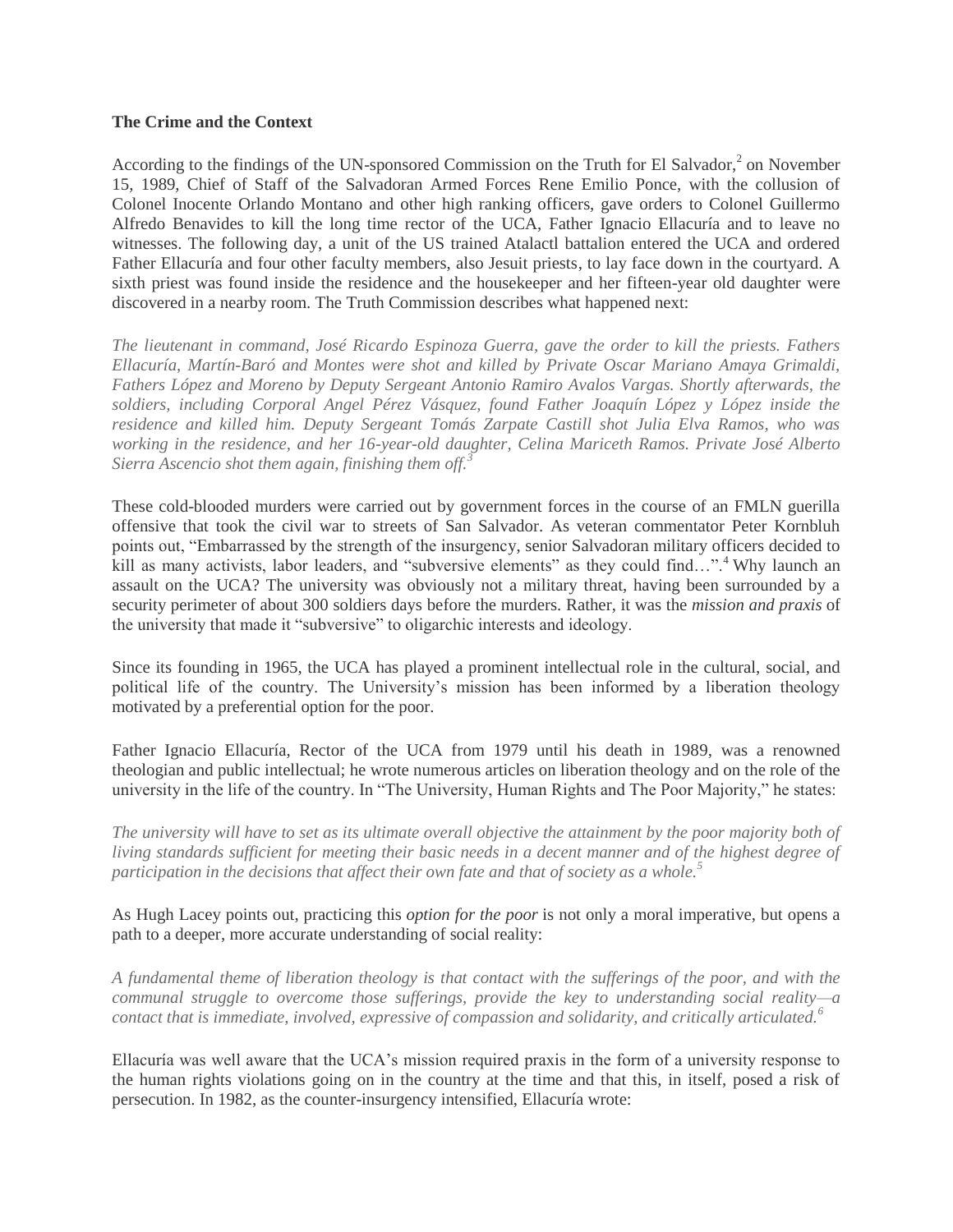*[The university's] response must reflect a genuine love for the poor majorities, a passion for social justice, and a courage to meet the attacks, the misunderstandings, and the persecution that will ensue because of its stand on behalf of the poor.<sup>7</sup>*

The UCA did indeed experience persecution, including death threats and bombings starting in the early 1970's. Martha Doggert has provided a chronology of the bombings of UCA facilities, assassinations of priests and laypersons, death threats directed at the Jesuit faculty, campaigns to defame the UCA in the national media, and government attempts to strip the Jesuits of their Salvadoran citizenship.<sup>8</sup>



Source: The Guardian

The relationship of the Jesuit faculty to the army and the government was not, however, always adversarial. In October 1979, at a crucial juncture in modern Salvadoran history, there is evidence that Ellacuría offered assistance in drafting a set of reforms that were announced in the form of a proclamation by a Revolutionary Governing Junta (*Junta* Revolucionaria de Gobierno, JRG) that had just come to power through a coup.<sup>9</sup> The JRG was constituted and supported by a broad based coalition, including the reformist Young Military (Juventud Militar), led by Colonel Adolfo A. Majano. If the reformists had been able to implement a promised set of political, social, and economic reforms, civil war might have been averted.<sup>10</sup> The Carter Administration, which was supplying military and logistical assistance to the Salvadoran government, also thought the JRG could succeed, but failed to apply sufficient leverage in support of moderates on the Junta. After the oligarchic forces and their hard line allies in the military defeated reformist efforts and isolated Colonel Majano, the JRG fell apart. Although a series of new Juntas were formed, it was too late; the country spiraled into civil war. The following year, the war against the church was intensified with the well-planned assassination, on March 24, 1980, of Archbishop Oscar Arnulfo Romero.

Despite the intensifying persecution of the popular church and threats against the UCA, the university maintained its academic autonomy and faithfulness to its mission. Its Rector, Father Ignacio Ellacuría, to the chagrin of the Salvadoran security forces, continued to advocate for a negotiated settlement to civil war, expose the underlying causes of the conflict, and promote social and economic justice. It was this profound and committed spirituality the high command of the Salvadoran Armed Forces tried to destroy on November 16, 1989.

### **The Aftermath: Shock, International Outrage, Cover Up, and Impunity**

The scene in the immediate aftermath of the killings revealed the shallowness and cynicism of the perpetrators. Spray painted messages on campus walls and a staged gun battle were used to try to make it look like the FMLN had carried out the attack, unlikely not only because of a lack of motive, but because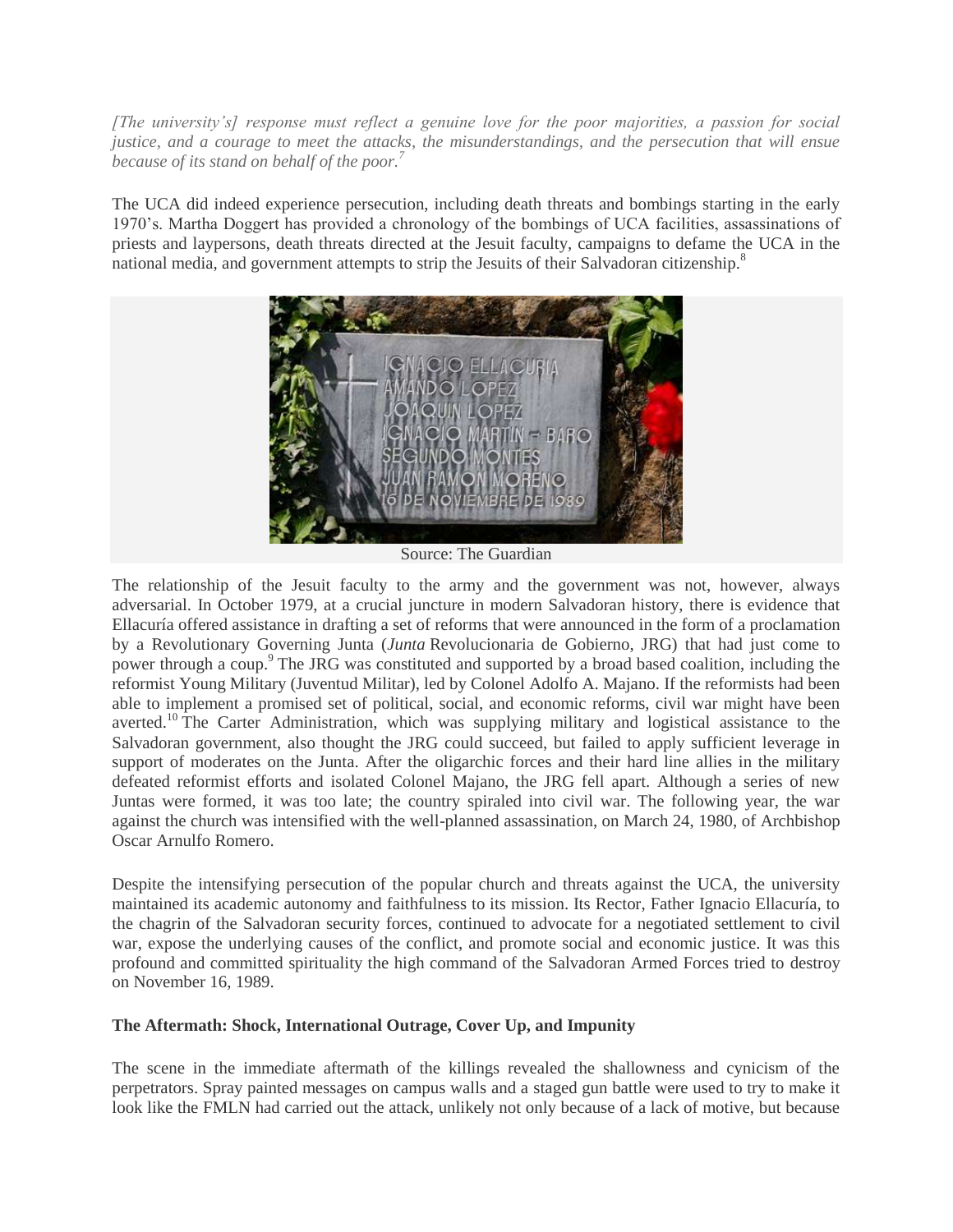the assassins had to pass through a tight security perimeter. Carmen Maria was a secretary in the UCA for twenty four years and remembers being there just after the murders. Speaking to the immediate impact of the crime, she recalls everyone being surprised because they could not comprehend that "the military had it in them to commit such a crime, and no one knew exactly how far-reaching [the State-sponsored] attacks would be." She remembers the bodies as extremely cold and grotesque, and in the immediate aftermath, no one left the university. It was a trauma that had the immediate effect of uniting the university community. She describes the overarching feeling that it was important to continue working and living amidst the chaos, because they "did not want to cry, but to use their pain to do something."

In addition to the trauma inside El Salvador, these killings sent shock waves throughout the Americas and Europe and drew attention to the failed policy of the US towards El Salvador. It was time to change course, push for a negotiated solution to the war, and to hold war criminals directly responsible for their deeds. As the Center for Justice and Accountability points out:

*The Jesuits Massacre persuaded the U.S. Congress to create a special investigative task force in 1989, led by Congressman Joseph Moakley. The findings of Moakley's Task Force's revealed that the upper echelon of the Salvadoran officer corps had been responsible for the murders of the Jesuits, and that 19 of the 26 Salvadoran officers responsible for the murders had received military training at the U.S. Army School of the Americas (SOA). The report set in motion an international process to end the conflict.<sup>11</sup>*

Under international pressure, including a congressional committee investigation led by Congressman Joseph Moakley and the legal representation of the Jesuits by the Lawyers Committee for Human Rights,<sup>12</sup> the Salvadoran authorities launched an investigation into the massacre at the UCA. Justice for the victims, however, has not been expeditious. Salvadoran investigators did make a number of arrests, which subsequently led to several prosecutions and convictions. However, these legal proceedings were internally fraught with irregularities. There was a cover up, destruction of evidence, and intimidation of witnesses by the Salvadoran authorities.<sup>13</sup>High-ranking officers were protected from prosecution while several lower ranking soldiers were sentenced to jail time for murder and conspiracy to commit acts of terrorism. In a speech at the UCA on July 1, 1991, Moakley directed part of his comments directly to the Defense Minister Ponce:

*You have an institutional problem when it is the institution that instills fear in potential witnesses; when it is the institution that teaches its officers to be silent, to be forgetful, to be evasive, to lie; when it is the institution that demands loyalty to the armed forces above loyalty to the truth or to honor or to country.<sup>14</sup>*

When the peace accord that brought the war to an end was signed in 1992, there was hope that this institutional corruption of the Salvadoran security forces could be addressed so that war criminals would be held accountable for their crimes. But in 1993 an amnesty law was passed under which the soldiers jailed for the UCA massacre were freed and those who committed war crimes were protected from prosecution. Those who violated human rights during the war, however, were not to be protected from the investigative arm of the Truth Commission on El Salvador.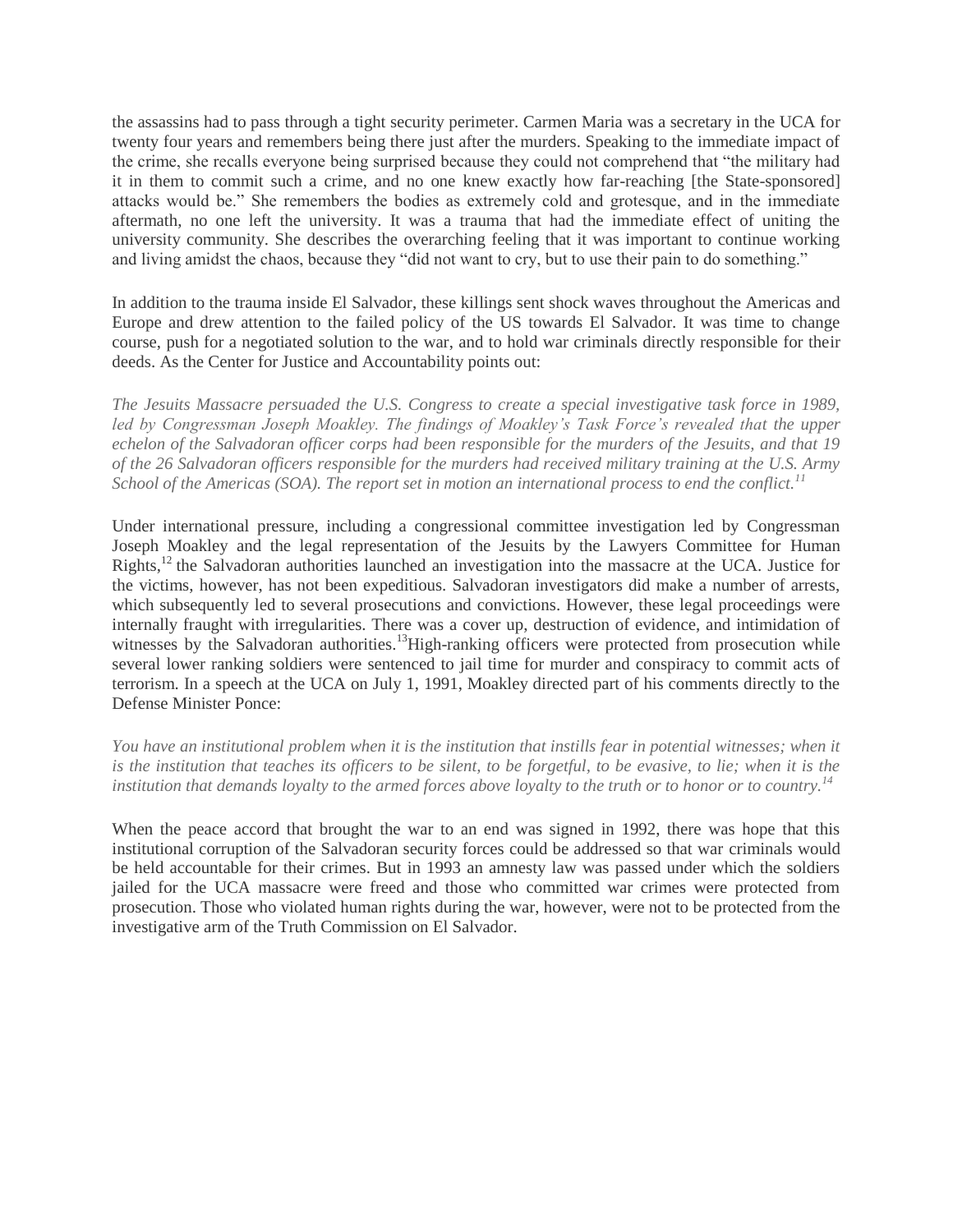

Source: Icarus/Tamouz Media, Inc.

## **The Truth Commission**

The UN-sponsored Truth Commission on El Salvador investigated human rights abuses that occurred during the civil war. Since the first truth commission was implemented in Uganda in 1974, they have played an important role in the investigation of human rights violations, but a limited role in holding perpetrators accountable for their crimes. In the case of El Salvador, unlike the role of the commission in South Africa, there were neither confessions by the war criminals nor displays of forgiveness by the survivors.

The Truth Commission on El Salvador operated for eight months from July 1992 to March 1993 and its mandate was to investigate serious acts of violence committed during that country's civil war (1979 – 1991) and to recommend methods of achieving national reconciliation.<sup>15</sup> Among more than  $22,000$ documented complaints, the truth commission determined that the vast majority of cases were committed by the Salvadoran security forces.<sup>16</sup> The commission's final recommendations included the dismissal of culpable army officers and civil servants from government employment, but it did not call for prosecution of incriminated perpetrators because it saw the Salvadorian legal system as incapable of executing such prosecutions effectively. The commission recommended payment of reparations to the victims but it was not until January 2012 that some action was taken on this issue. At the commemoration of the Peace Accords, President Mauricio Funes asked for forgiveness on behalf of the state for the massacre at El Mozote (in December 1981) that had been perpetrated by the army and announced the establishment of a national program for reparations for the victims of this and other violations of human rights that occurred during the armed conflict. $17$ 

In its review of the Truth Commission on El Salvador, the Inter-American Commission on Human Rights (IACHR) stressed that,

*…Despite its 'highly relevant' role, [truth commissions] 'cannot be considered as a suitable substitute for proper judicial procedures as a method for arriving at the truth. The value of truth commissions is that they are created, not with the presumption that there will be no trials, but to constitute a step towards knowing the truth and, ultimately, making justice prevail. Nor can the institution of a truth commission be accepted as a substitute for the state's obligations, which cannot be delegated, to investigate violations*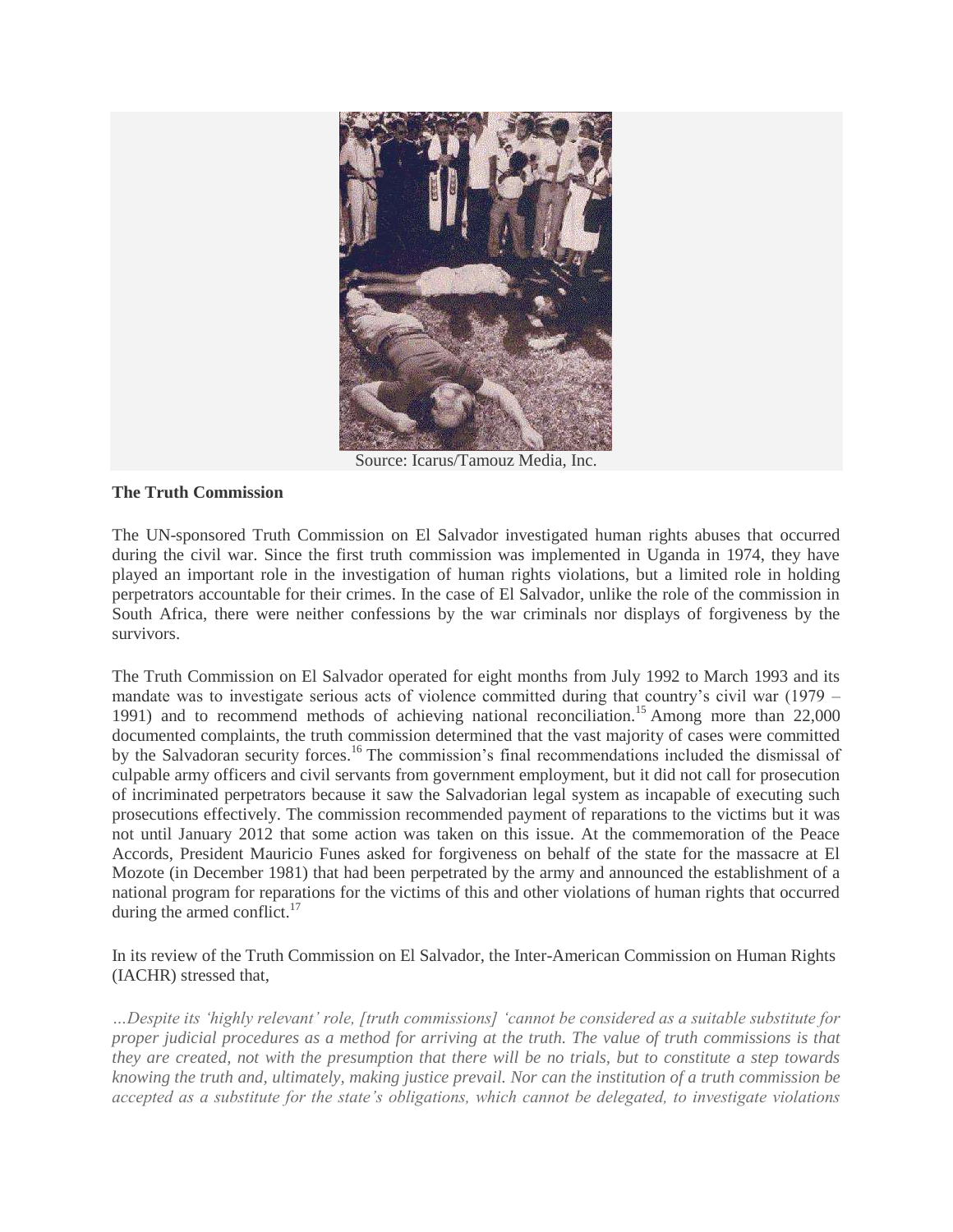*committed within its jurisdiction, and to identify those responsible, punish them, and ensure adequate compensation for the victim…<sup>18</sup>*

The IACHR's recommendations likely went unheeded because the right wing ARENA party that dominated the government during the war remained in power another two decades. As legal expert Margaret Popkin points out, a peace process "is challenging in a context such as El Salvador's where the regime responsible for many human rights violations remained in power, where state institutions remained weak, and where those primarily responsible for the violations retained significant power."<sup>19</sup> As mentioned above, this "significant power" of ARENA and its allies would be quickly translated into the legalization of impunity.

#### **The 1993 Amnesty Law: The Legalization of Impunity**

The Amnesty Law was passed by the National Assembly on March 20, 1993 by ARENA and other right wing parties in a 47 to 8 vote (with 13 abstentions) and signed into law by President Cristiani just five days after the Truth Commission on El Salvador issued its report. In effect, the passage of this law was a self-amnesty, not a popular act of forgiveness, because it was passed by the same governing party under which the abuses took place. It met with the immediate opposition of the UCA, some Salvadoran human rights organizations, and the international human rights community. In a country where more than 75,000 non-combatants were killed, largely by the security forces and their allied death squads, the amnesty law continues to deprive survivors of closure and the dead of justice and retribution.



Source: Yale Law School

By the late 90's, international pressure with regard to resolving the Jesuit case began to intensify. In 1999, the Inter-American Commission ruled that El Salvador's amnesty law violated international law by foreclosing further investigation of the 1989 murder of six Jesuit priests and two women.<sup>20</sup> This law is still hotly controversial; Amnesty International strongly encouraged the repeal of the 1993 amnesty law in March 2010. Last year, the mere rumor that the Supreme Court of El Salvador was about to rule on the constitutionality of the Amnesty Law provoked ARENA to attempt legislative strategies to weaken the courts prerogatives, causing a constitutional crisis. The examples of Uruguay and Argentina, which have repealed their amnesty laws, have shown that it is possible to overcome great political obstacles to end the reign of impunity.

While amnesty for war criminals continues to prevail in El Salvador, a tangible legal initiative for justice came from outside the country in the case of the infamous Jesuit murders. In 2008, nearly two decades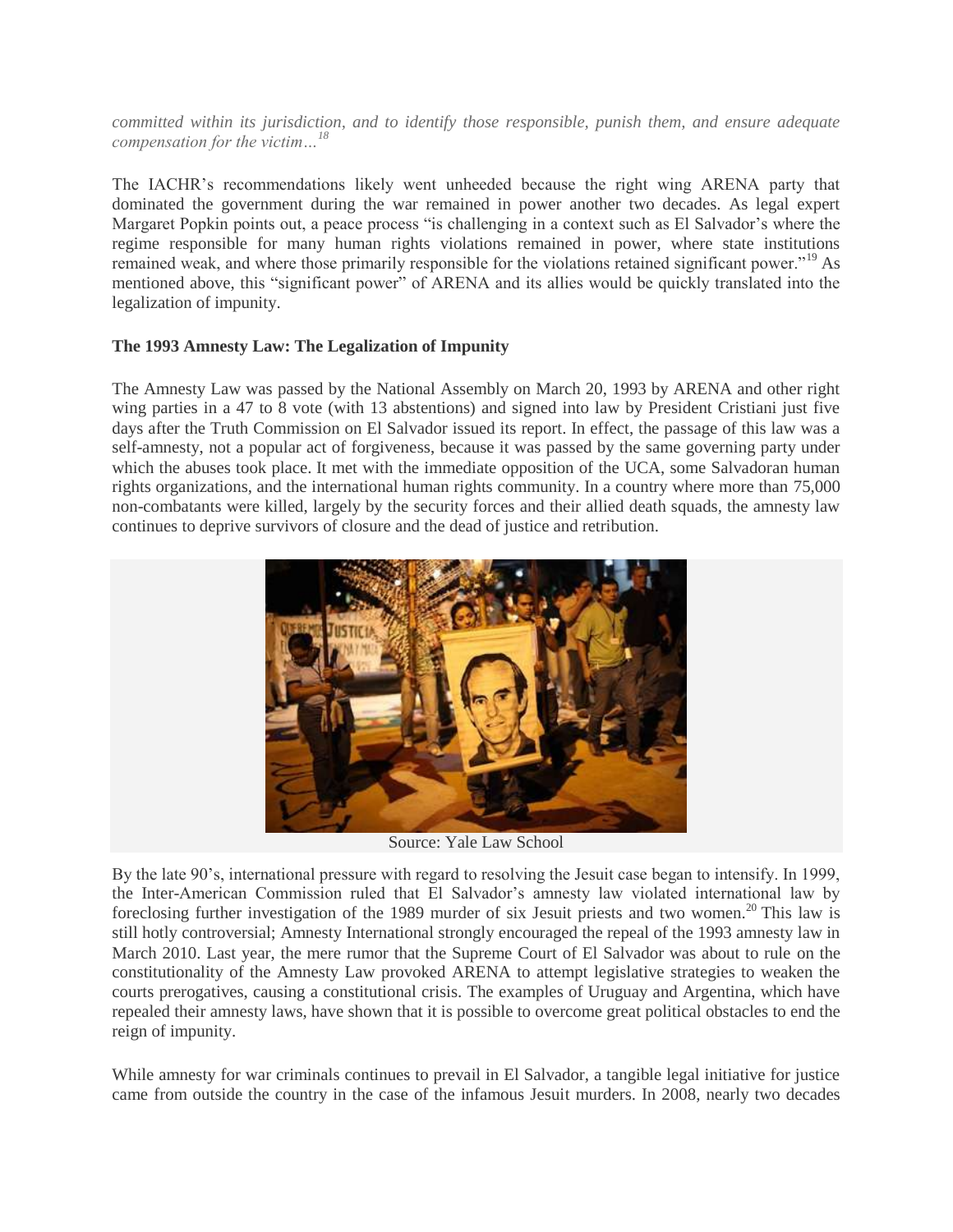after the massacre at the UCA, a complaint in the Spanish High Court brought hope that the perpetrators of this crime could some day be brought to justice. While the cause of universal jurisdiction motivated the Spanish court to take this case, it was litigated under a 2009 Spanish law that provides for jurisdiction when the victims are Spaniards.<sup>21</sup> On May 30, 2011 a Spanish court brought formal charges against 20 Salvadoran military officers and soldiers for their participation in the 1989 massacre.<sup>22</sup> This effort at attaining accountability was blocked by the Supreme Court in El Salvador in May 2012 when the court denied Spain's request for the extradition of thirteen of the military officers responsible for the massacre at the UCA.<sup>23</sup> The Salvadoran court ruled that Salvadoran law prohibited the extradition of citizens for crimes committed prior to 2000. This ruling, however, does not protect those charged who are residing outside of El Salvador.

### **The Conviction of Inocente Orlando Montano: The Erosion of Impunity**

Fourteen years after the massacre at UCA, there is a break in the case. On September 11, 2012, Inocente Orlando Montano was convicted in a US federal court on charges of immigration fraud and perjury. Montano had lied on applications for temporary protective status (TPS), concealing his former occupation as a military commander in the Salvadoran army. Assistant US Attorney John Capin said Montano was "motivated by a desire to conceal human rights violations that he participated in, or sought to conceal what he was involved in in El Salvador."<sup>24</sup>Withholding this information was no small omission. Montano was among the high-ranking military officers indicted by a Spanish court in 2011 for collusion in the UCA massacre of November 16, 1989. Now, that court is seeking Montano's extradition from the US to stand trial in Spain. He is currently under house arrest pending his sentencing hearing scheduled for December 18, 2012. While it is not clear whether the US will comply with this request, a U.S. Immigration and Customs Enforcement (ICE) press release does not show much sympathy for Montano:

*Today's guilty plea reinforces our message to those who violate human rights worldwide: the United States will not turn a blind eye to your foreign crimes if you seek to hide here," said ICE Director John Morton. "ICE's Homeland Security Investigations will continue to investigate alleged human rights violators like Montano who have committed heinous acts only to seek haven here. The United States has always welcomed those who flee from persecution and oppression, but ICE will not allow our shores to be a place of refuge for those who persecute and oppress others.<sup>25</sup>*

Given these legal proceedings and stance of the ICE and the US prosecutor, the Montano case gives hope to those seeking to bring Salvadoran war criminals to justice, when one particularly recalls the terrible violence brought on El Salvador by U.S.-backed and trained Salvadoran troops.

#### **Conclusion**

The case of the massacre at the UCA reveals a political economy of impunity for crimes against humanity. The political balance of forces inside El Salvador is still on the side of impunity. While the UCA, the Foundation for Study of the Application of the Law (FESPAD), the "Stop the Impunity" organization and fellow Jesuits keep a discussion of overturning the Amnesty Law inside El Salvador alive, there is still strong opposition from the ARENA party and other sectors to repeal of the Amnesty Law. Whether universal jurisdiction and international treaties would trump domestic Salvadoran law was put to the test when the Salvadoran Supreme Court would not allow extradition of alleged war criminals to Spain to stand trial for the murder of Spanish citizens. The Montano case, however, presents a singular but important opportunity for overcoming impunity. For this reason, the international human rights community, in full support of the legal efforts of the Center for Justice and Accountability, is closely monitoring this case.<sup>26</sup> Meanwhile there has been no official ruling regarding how and when the U.S. will respond to Spain's request for extradition of Montano.<sup>27</sup>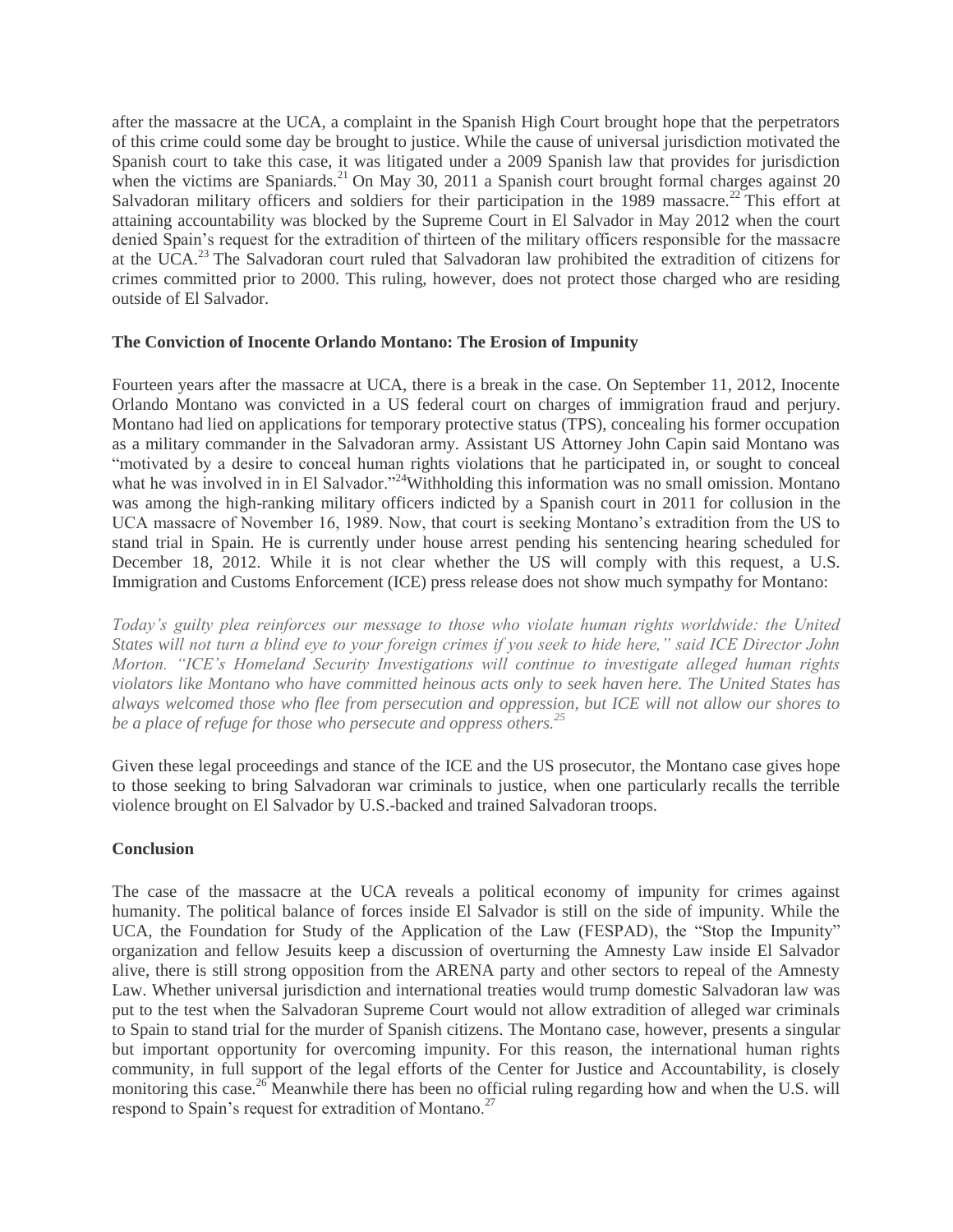

Source: Latin American Herald Tribune

Without justice for those responsible for this egregious crime against humanity, Salvadorans will continue to feel that justice will elude their hopes to move beyond their pain and heal from the long-term impunity that has been granted to some of the most senior military officers. As Bessy Blanco, member of the Salvadoran Lawyers Association, based in the US, points out, "the trial of those military persons who were involved in the Jesuit case would be the beginning of the healing process the Salvadoran society needs to move forward." Although successful legal proceedings are an important part of conflict resolution, the ultimate key for reconciliation will undoubtedly be the achievement of the sort of social and economic change that Ellacuría so eloquently articulated during his life and which continues to motivate a new generation of Salvadoran patriots.

Kate Hayden, Research Associate at the Council on Hemispheric Affairs

Frederick B. Mills, Senior Research Fellow at the Council on Hemispheric Affairs

*Please accept this article as a free contribution from COHA, but if re-posting, please afford authorial and institutional attribution. Exclusive rights can be negotiated*.

*http://www.coha.org/holding-salvadoran-war-criminals-accountable/*

Sources:

<sup>1</sup> For the definitive book on this case see Doggert, Martha (1993). *Death Foretold: The Jesuit Murders in El Salvador.* Washington DC: Georgetown University Press. Hereafter cited as Doggert (1993).

<sup>2</sup> UN Security Council, Annex, From Madness to Hope: The 12-Year War in El Salvador (Commission on the Truth for El Salvador), Posted by the United States Institute of Peace January 26, 2001, p. 40. Hereafter cited as "Truth Commission on El Salvador Report."

<sup>3</sup> Truth Commission on El Salvador Report, page 40

<sup>4</sup> Kornbluh, Peter, "Justice for the Jesuits: A Transnational Legal Battle Cracks the Wall of Impunity for Former Salvadoran Military Leaders," *USF Magazine*, Summer 2012, http://usfca.edu/Magazine/Summer\_2012/Justice\_for\_the\_Jesuits/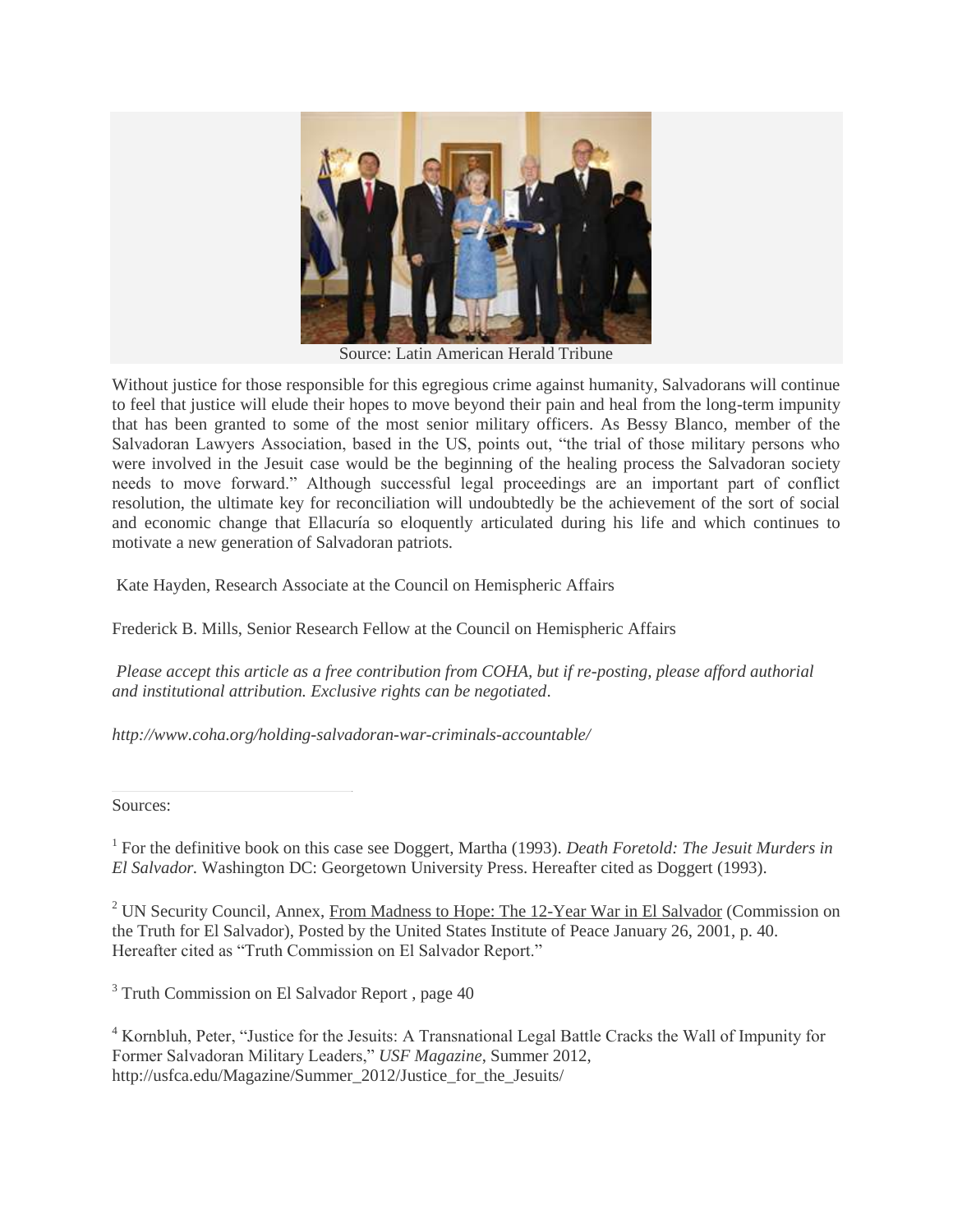<sup>5</sup> Ellacuria, Ignacio. The university, human rights, and the poor majority. In *Towards a Society that Serves its People: The Intellectual Contribution of El Salvador's Murdered Jesuits*. Edited by John Hassett and Hugh Lacey, Georgetown University, 1991. The original was published in 1982, pp. 208 – 219. Hereafter cited as Ellacuria, 1982.

<sup>6</sup> Lacey, Hugh, *Journal for Peace and Justice Studies 6*, No. 2, 1995.

<sup>7</sup> Ellacuria, 1982, p 219.

<sup>8</sup> Doggert, Martha (1993), Appendix B.

<sup>9</sup> The role of Ellacuria is not certain, but evidence of his participation in the drafting of the Proclamation of the Armed Forces of El Salvador is presented in Rafael Menjivar Ochoa, Tiempos de Locura, Flasco: San Salvador, 2008, pp. 151-161.

<sup>10</sup> See Majano Adolfo A (2009). Una Oportunidad Perdida: 15 de Octubre, 1979. San Salvador, El Salvador: Indole Editores.

<sup>11</sup> Center for Justice and Accountability, "Background on El Salvador," http://www.cja.org/article.php?list=type&type=199

 $12$  See Doggert (1993).

<sup>13</sup> See Doggert (1993) "Statement of Representative Joe Moakley Chairman of the Speaker's Task Force on El Salvador", November 18, 1991. See also Doggert (1993), Chapters III and IV.

<sup>14</sup> In Doggert (1993), p. 213.

<sup>15</sup> The truth commission, whose members were all non-Salvadoran, failed to provide a uniquely Salvadoran perspective on the findings unlike the comparable commissions in Peru, Chile, Paraguay, and Guatemala.

<sup>16</sup> Truth Commission on El Salvador Report.

<sup>17</sup> Flores, Roberto, "Solicitud de perdón incluye programas de reparación para víctimas en El Mozote," Diario Co Latino, 17 de Enero 2012, http://www.diariocolatino.com/es/20120117/nacionales/99419/Solicitud-de-perd%C3%B3n-incluyeprogramas–de-reparaci%C3%B3n-para-v%C3%ADctimas-en-El-Mozote.htm. See also http://www.elsalvador.com/mwedh/nota/nota\_completa.asp?idCat=47673&idArt=6556766

<sup>18</sup> Inter-American Commission on Human Rights, Report No. 136/99, paras. 229-230.

<sup>19</sup> Margaret Popkin, "The Salvadoran Truth Commission and the Search for Justice", *Criminal Law Forum* (2004)00: 1-20.

<sup>20</sup> United States Institute for Peace, Truth Commission: El Salvador, http://www.usip.org/publications/truth-commission-el-salvador